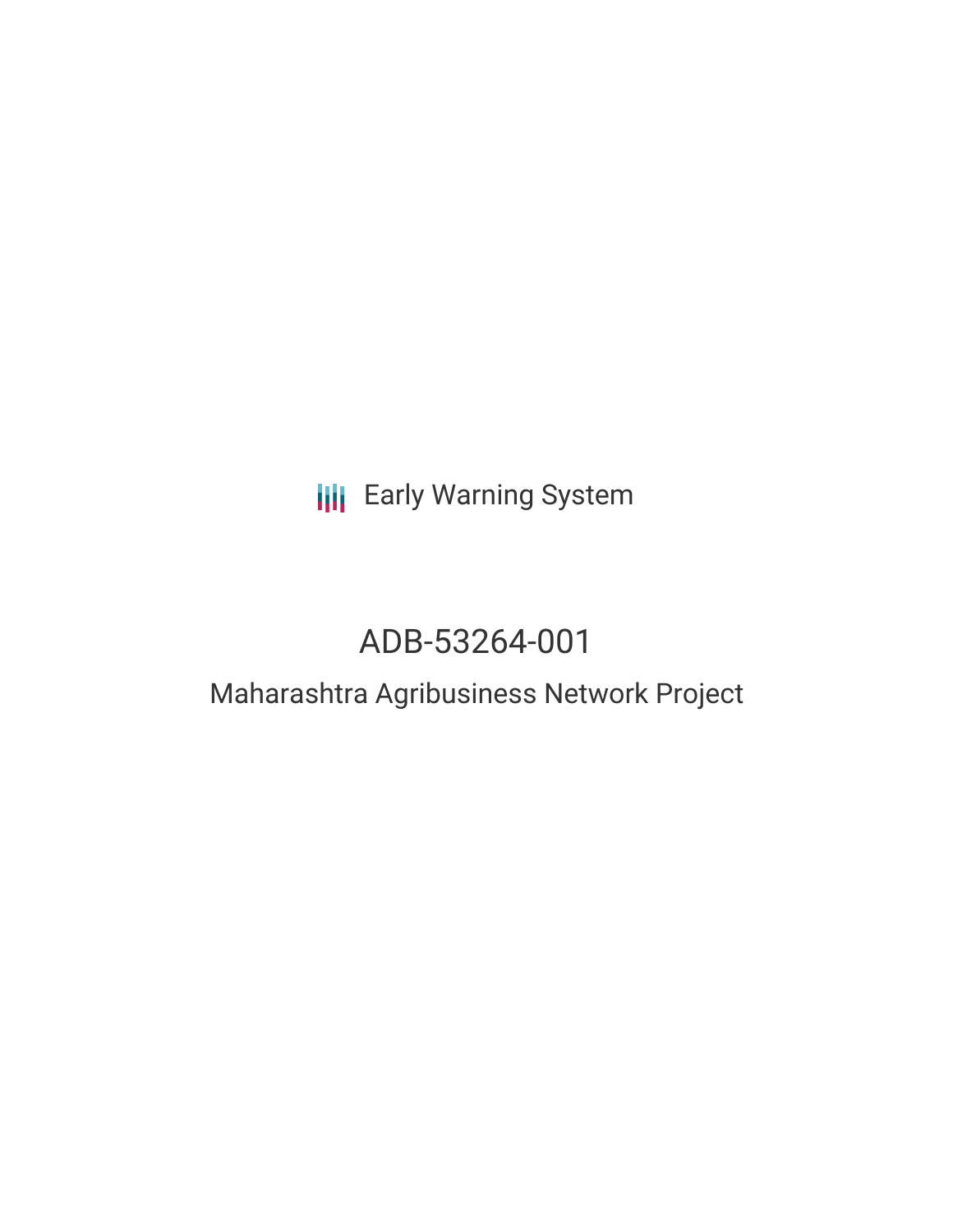#### **Quick Facts**

| <b>Countries</b>               | India                                           |
|--------------------------------|-------------------------------------------------|
| <b>Specific Location</b>       | Maharashtra                                     |
| <b>Financial Institutions</b>  | Asian Development Bank (ADB)                    |
| <b>Status</b>                  | Proposed                                        |
| <b>Bank Risk Rating</b>        | B                                               |
| <b>Borrower</b>                | Government of India                             |
| <b>Sectors</b>                 | Agriculture and Forestry, Technical Cooperation |
| <b>Investment Type(s)</b>      | Loan                                            |
| <b>Investment Amount (USD)</b> | \$101.00 million                                |
| <b>Loan Amount (USD)</b>       | \$100.00 million                                |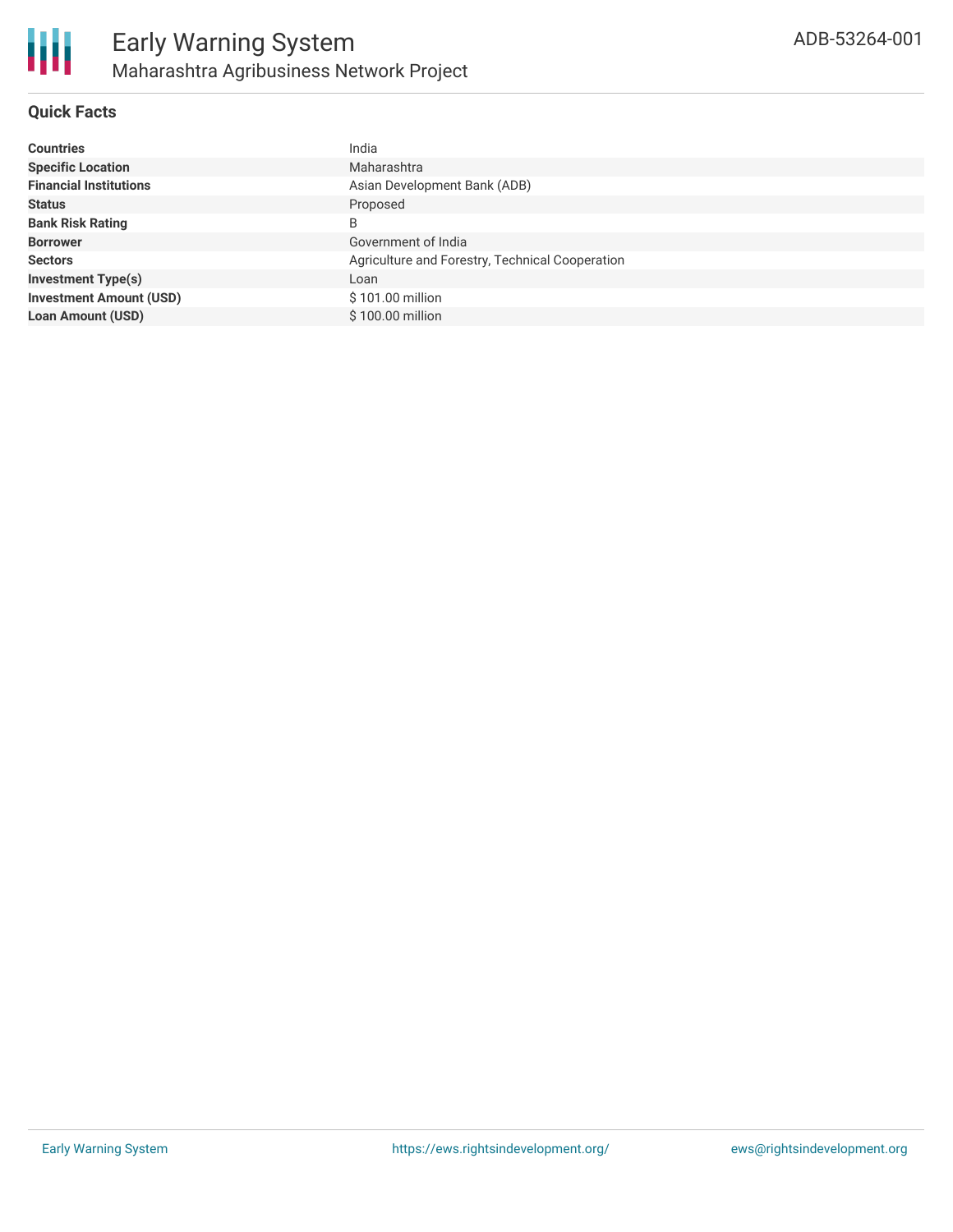

#### **Project Description**

According to the bank website, "The project targets to support FPOs by improving a network of post-harvest marketing and value chains focusing on the horticulture crops identified in the pre-feasibility study. The project design reflects the lessons learned from the previous projects and comprises separate components for public sector infrastructure development and private sector investment support. ADB will add value through an integrated approach addressing capacity development, financial support, and infrastructure development."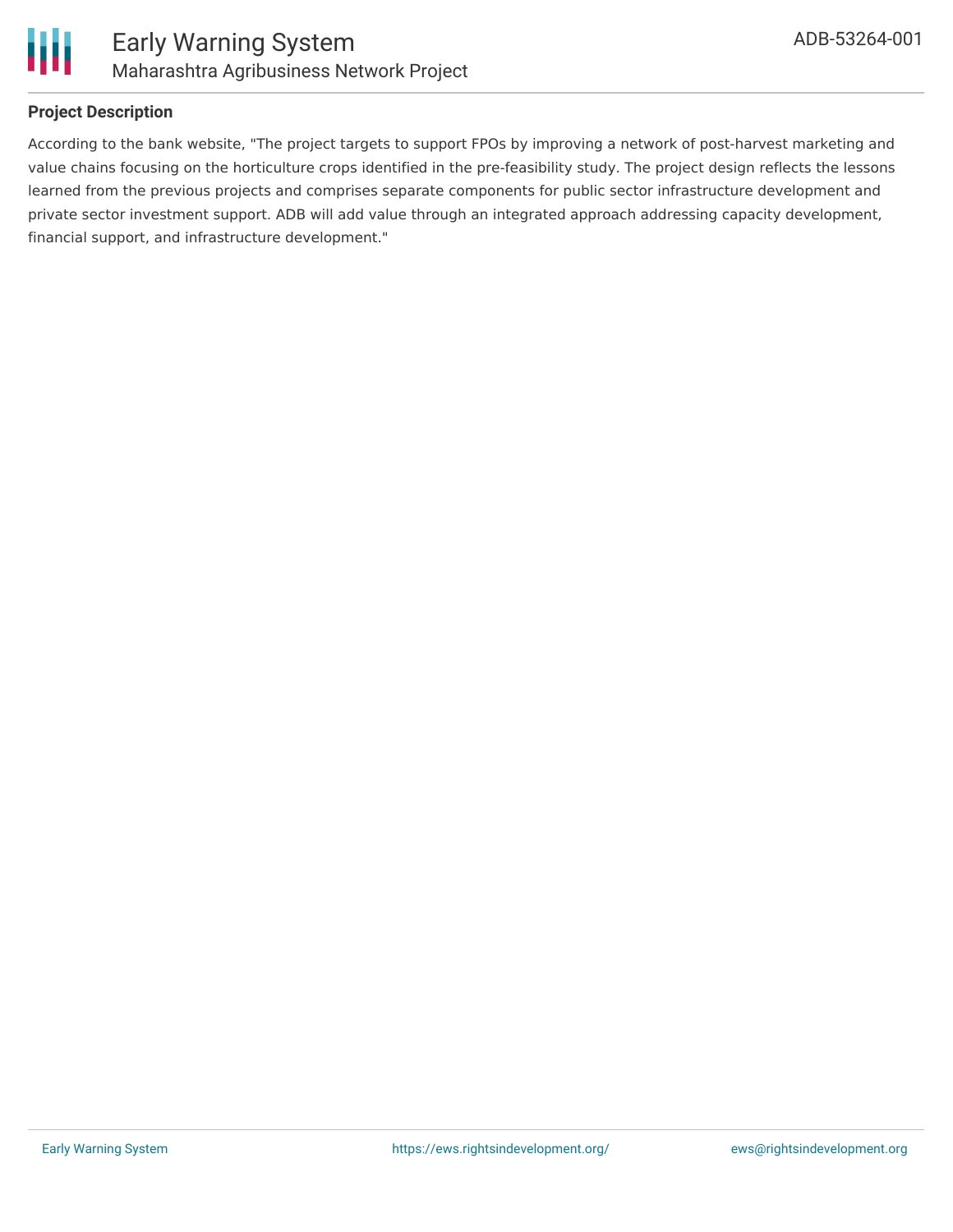

#### **Investment Description**

Asian Development Bank (ADB)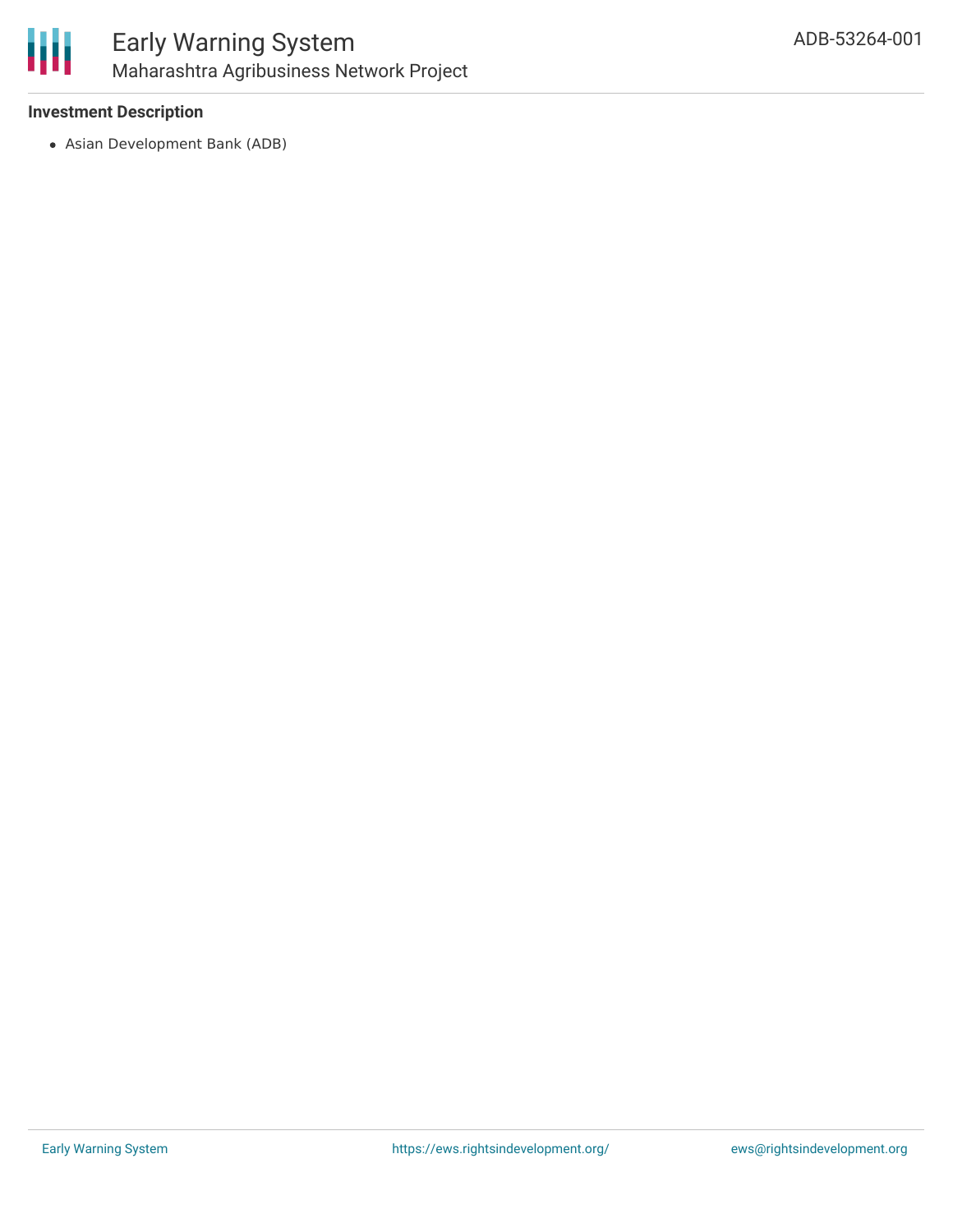

#### **Contact Information**

Responsible ADB Officer Nishimura, Masahiro Responsible ADB Department South Asia Department Responsible ADB Division Environment, Natural Resources & Agriculture Division, SARD Executing Agencies Maharashtra Department of Cooperation, Marketing and Textile Mantralaya, Mumbai - 400 032, Maharashtra, India

#### **ACCOUNTABILITY MECHANISM OF ADB**

The Accountability Mechanism is an independent complaint mechanism and fact-finding body for people who believe they are likely to be, or have been, adversely affected by an Asian Development Bank-financed project. If you submit a complaint to the Accountability Mechanism, they may investigate to assess whether the Asian Development Bank is following its own policies and procedures for preventing harm to people or the environment. You can learn more about the Accountability Mechanism and how to file a complaint at: <http://www.adb.org/site/accountability-mechanism/main>